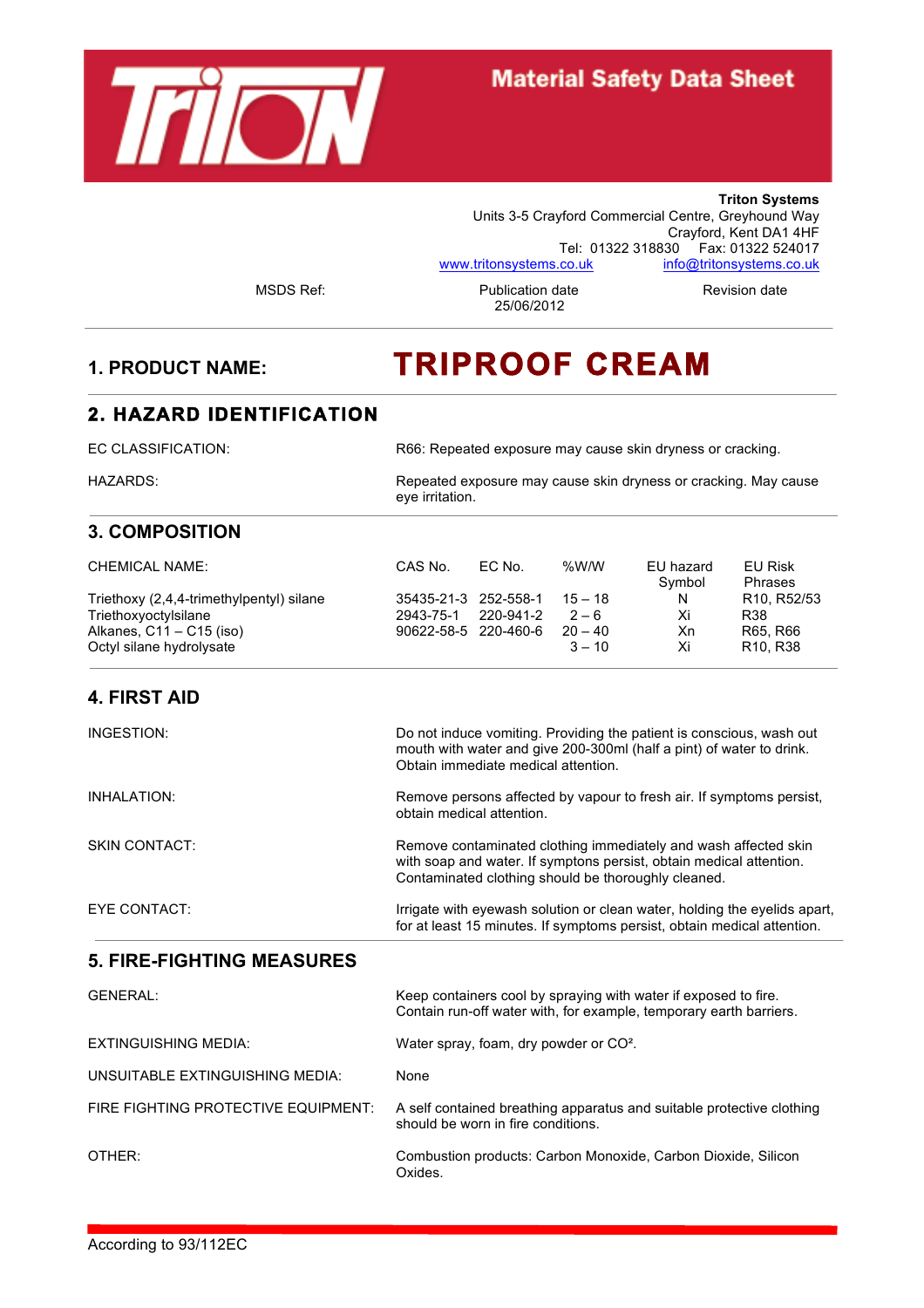

# **6. ACCIDENTAL RELEASE MEASURES**

Eliminate sources of ignition. Ensure adequate ventilation. Caution – spillages may be slippery.

| HANDLING:                      | Eliminate sources of ignition. Provide adequate ventilation. Avoid                                                                   |
|--------------------------------|--------------------------------------------------------------------------------------------------------------------------------------|
| <b>7. HANDLING AND STORAGE</b> |                                                                                                                                      |
| OTHER:                         | Do not allow to enter drains, sewers or watercourses. Disposal should<br>be in accordance with local, state or national legislation. |
| METHODS FOR CLEANING UP:       | Absorb spillages onto sand, earth or any suitable absorbent material.<br>Transfer to a container for disposal.                       |
| PERSONAL PROTECTION:           | Wear suitable gloves and eye/face protection (See Section: 8)                                                                        |

contact with eyes. Avoid prolonged skin contact. STORAGE; STORAGE; STORAGE; STORAGE; STORAGE; STORAGE; STORAGE; STORAGE; STORAGE; STORAGE AND HEAT SOLUTION IN ME Keep away from direct sunlight.

# **8. EXPOSURE CONTROLS / PERSONAL PROTECTION**

| <b>GENERAL:</b> | Provide adequate ventilation.                                                                                          |
|-----------------|------------------------------------------------------------------------------------------------------------------------|
| S W             | For large quantities – Goggles giving complete protection to eyes.<br>For large quantities - Plastic or rubber gloves. |

# **9. PHYSICAL AND CHEMICAL PROPERTIES**

| Appearance                                      | Liquid. Cream | Flash Point (°C)                                                        | >60 |  |
|-------------------------------------------------|---------------|-------------------------------------------------------------------------|-----|--|
| <b>10. STABILITY / REACTIVITY</b>               |               |                                                                         |     |  |
| Stable under normal conditions.                 |               |                                                                         |     |  |
| INCOMPATIBLE MATERIALS AND<br><b>CONDITIONS</b> |               | Strong oxidising agents.                                                |     |  |
| <b>HAZARDOUS DECOMPOSITION</b><br>PRODUCT(S):   |               | Carbon Monoxide, Carbon Dioxide, Silicon Oxides.                        |     |  |
| <b>11. TOXICOLOGICAL INFORMATION</b>            |               |                                                                         |     |  |
| <b>INHALATION:</b>                              |               | High concentrations of vapour may be irritant to the respiratory tract. |     |  |
| INGESTION:                                      |               | Ingestion may cause irritation of the gastrointestinal tract.           |     |  |
| <b>SKIN CONTACT:</b>                            | cracking.     | May cause irritation. Repeated exposure may cause skin dryness or       |     |  |
| EYE CONTACT:                                    |               | May cause eye irritation.                                               |     |  |